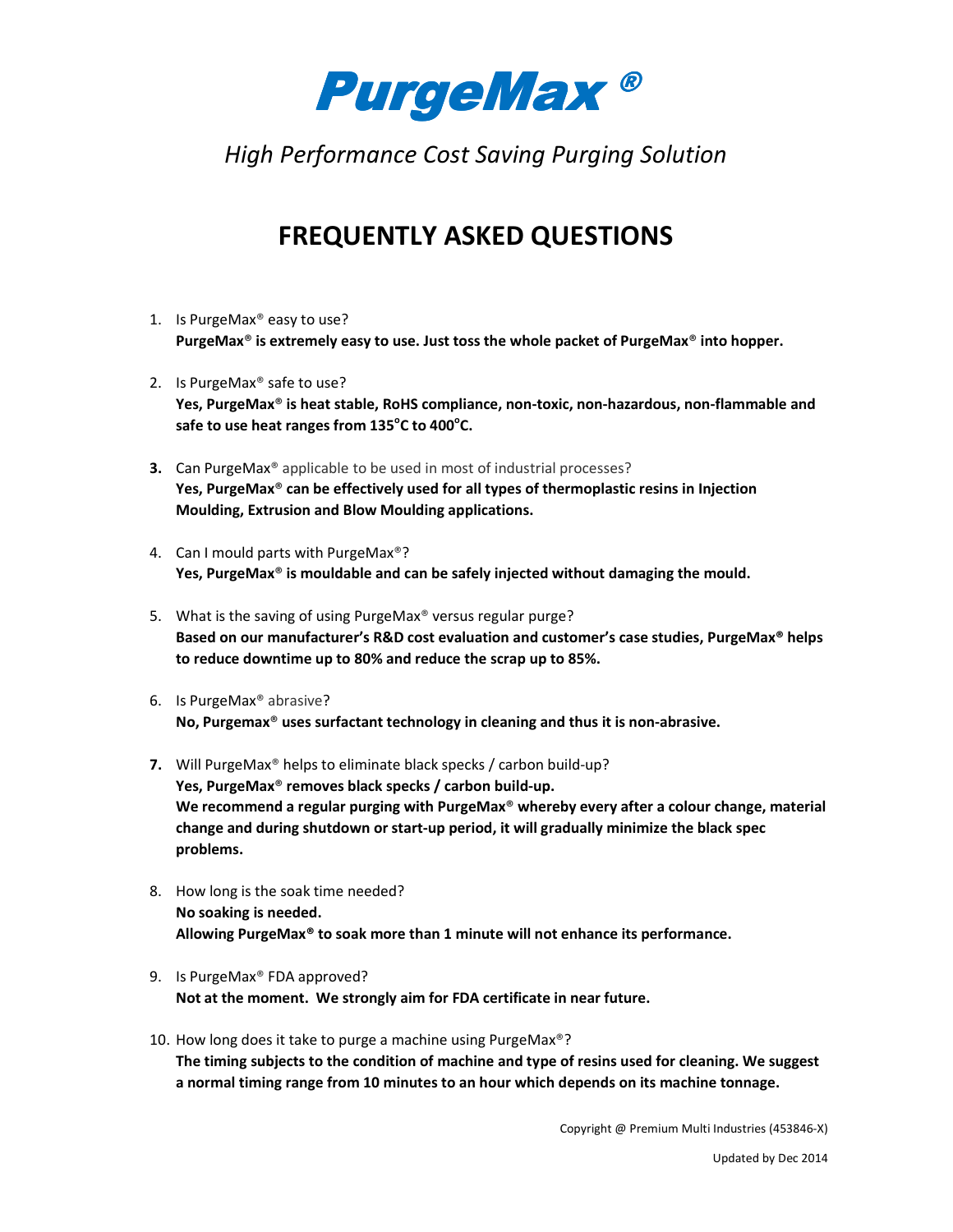

*High Performance Cost Saving Purging Solution*

## **FREQUENTLY ASKED QUESTIONS (Cont')**

11. What should I do with the PurgeMax® scrap?

**PurgeMax® scrap can be handled in three ways:** 

- **a) It can be sold to the scrap collectors.**
- **b) It can be reused as a carrier for the future of cleaning purposes.**
- **c) It can be reused for a darker colour parts.**
- 12. Does PurgeMax® leave a residue after purging? **No, PurgeMax® does not leave any residue because it does not stick to any kinds or metal.**
- 13. How much is the consumption of PurgeMax® needed for each purge with Injection Moulding Machines? **Refer to PurgeMax® Usage Chart.**
- 14. Is it safe to purge Hot Runners with PurgeMax®? **Yes, PurgeMax® is designed to clean Hot Runners and manifold. In many cases, it can also be moulded. We have two different procedures for purging Hot Runners, with mould open and with mould closed.**
- 15. Is there any concern of PurgeMax® reacting to kinds of the materials process? **Not that we are aware of.**
- 16. What should I know about purging heat sensitive resins?

**PVC and material with FR filled are heat sensitive resins. Carbonization due to heat oxidation can lead to degradation within just a few minutes. Therefore, we recommend to you not to empty the barrel. PurgeMax® should be introduced at the end of the resin run by adding the PurgeMax® on top of the resident resin in the hopper then followed by purging material. Continue to purge until the resin appears to be natural and clean.** 

- 17. Does PurgeMax<sup>®</sup> contain any expansion agent? **Yes, PurgeMax® contains heat activator ingredient which helps to clean the screw and barrel more efficiently.**
- 18. Do I need to adjust the temperature profile? **Either maintain or increase 10% more.**